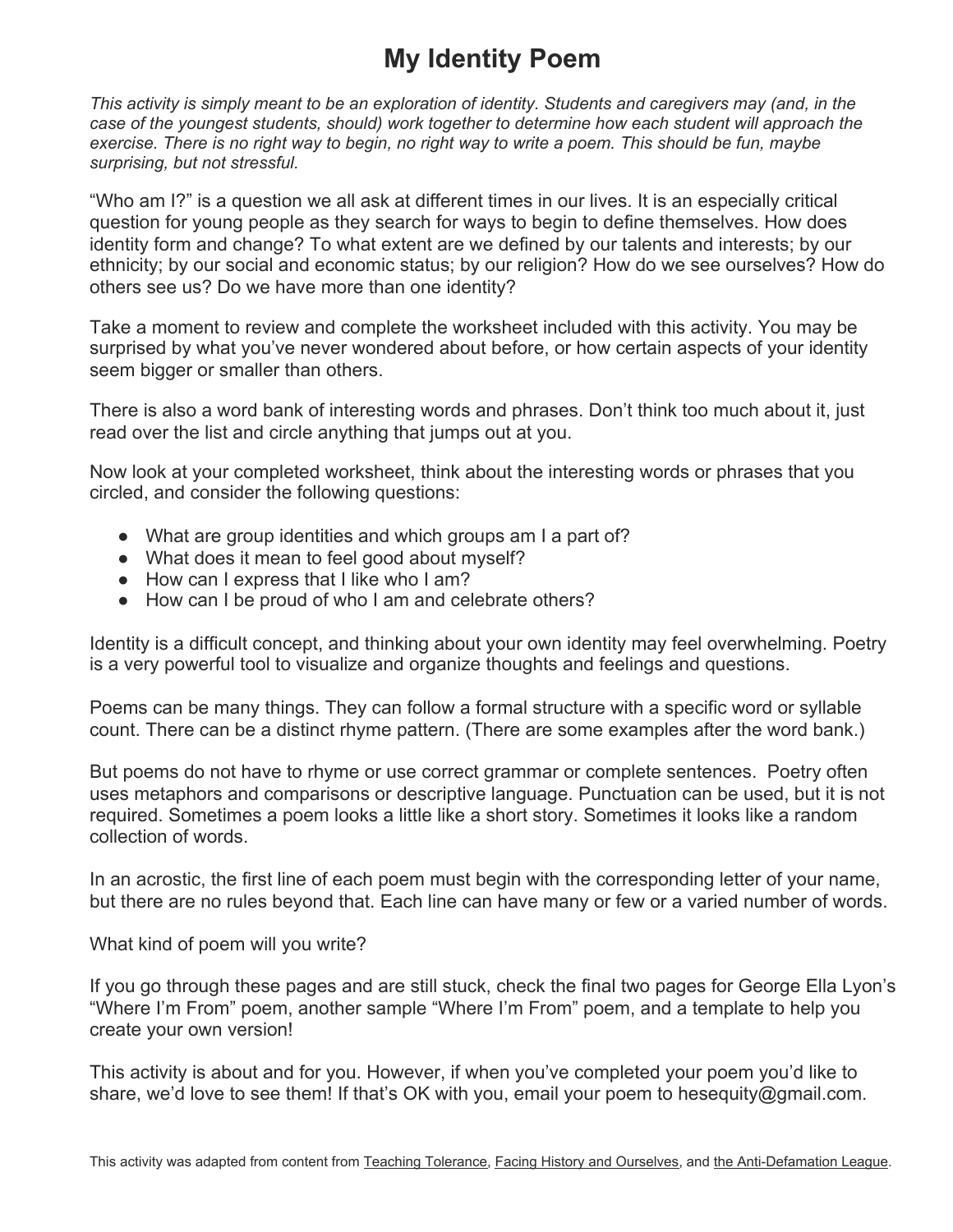## **Who Am I?**

**What's my name?** *Name, nickname, meaning of name, etc.*

**How do I look?** *Hair color/texture/length, eye color, complexion, height, body shape, birthmarks, etc.*

#### **Where do I come from?**

*Country of origin, where ancestors are from, Black, White, Latino/Hispanic, Asian/Pacific Islander, Native American, Multiracial, etc.*

### **Who is my family?** *Family structure, siblings, where family is from, activities/traditions my family has, etc.*

**What do I like and dislike?** *Hobbies, interests, food, games, sports, animals, music, etc.*

#### **Where do I live?** *State/city, urban/rural/suburban, people in my neighborhood/community, stores, services, etc.*

**What am I known for?** *Playing sports or an instrument, drawing, cooking, etc.*

#### **What do I want to be known for?** *Hidden talents, ambitions, "What do I want to be when I grow up?" etc.*

**Other important things about me:**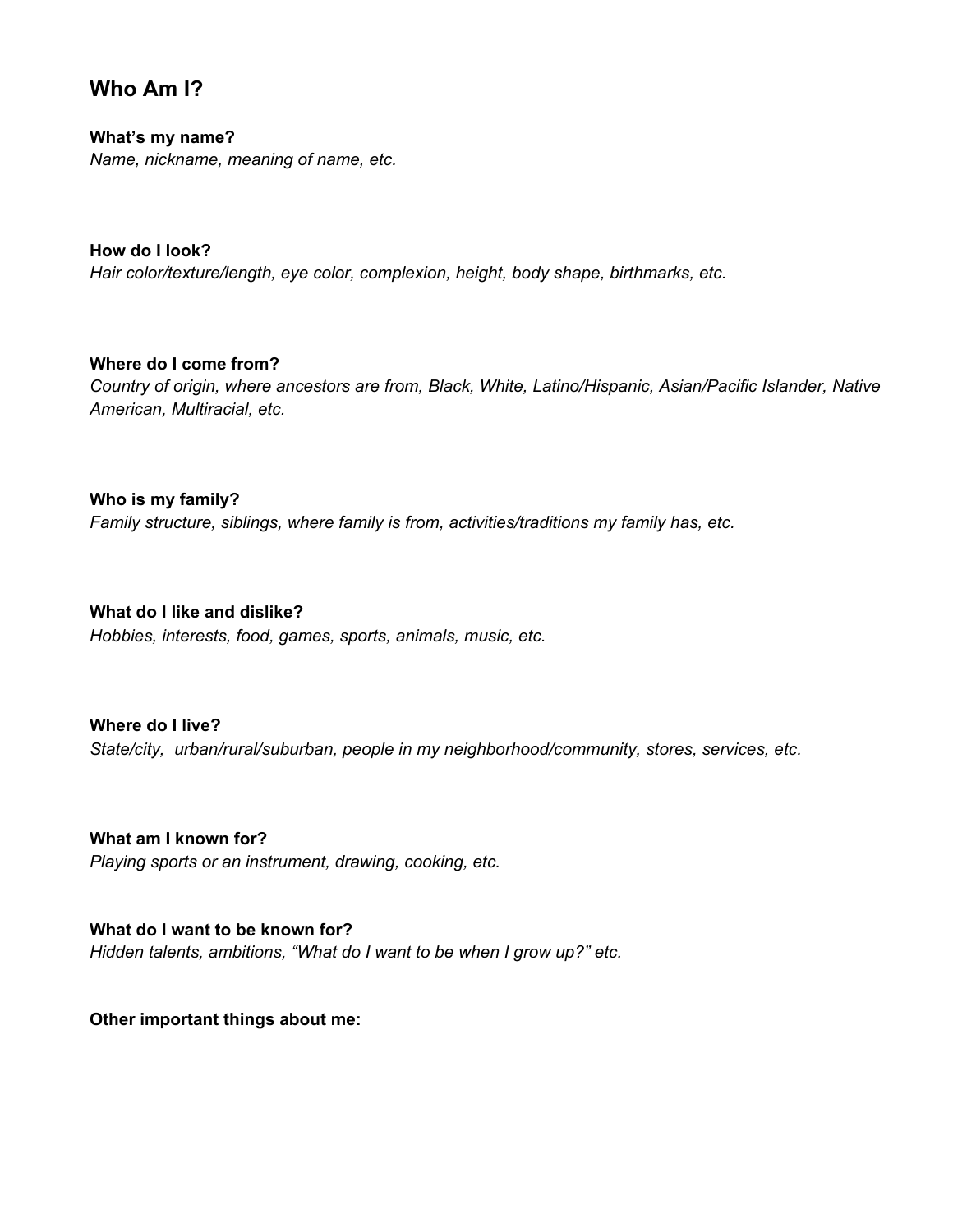### **Interesting Word and Phrases**

ONLINE BEARD COUSIN SCHOOL BUS JUMPING SLEEPY SUBWAY STRIPES LONG HAIR AFRO CURLS RAINY DAY CRYING CAMPFIRE MY UNCLE BAND-AID CRUTCHES MONKEY BARS FIREFIGHTER ROAD TRIP BLUES FORTUNE LOOSE CHANGE SLEEPING BAG POPSICLE ANGRY DUMPLINGS OUCH CRYING SLIDE TIPTOED SLEEPING BAG BUTTER DEAD OF WINTER HAMSTER TRICKLE WHY DON'T YOU EYES LIPSTICK PUPPY DOG EYES RED LAUGHING WALK TO SCHOOL GRANDPA RED RIDING HOOD SPRING SINGING RAINING CATS AND DOGS RUNNING POLKA DOTS SWINGING MANGO COWS PARADE EASTER BONNET BASEBALL SWIMMING SLED CANDY STORE MISMATCHED SOCKS MEXICO HALLOWEEN PRESIDENT BELLS BIRACIAL UNDERSTANDING GUITAR BROWN MOUSTACHE SNOWFLAKES SUSHI COLLARD GREENS BRAIDS SUNSHINE LUNAR NEW YEAR DOCTOR TRACK BESIDES SUBWAY BROTHER PLANET COCONUT NIGHTMARE HOT FUDGE SUNDAE TOPPING FRECKLES IMMIGRATED PLANE RIDE MY COUSIN SNOWFLAKES PURPLE DREAMING TYPING SWIMMING POOL CHICKEN SOUP TAMALES CHERRIES TRADITION STRIPES BLUE BEADS NIGHTMARE BELLY ACHE PUMPKIN CROOKED HATCHED CHICKENS WATER LILIES ADOPTED PLAYING JACKS SISTER UNIVERSE WEDDING TWINKLE SWEET DREAMS GRANDMA AT THE LAKE CANOE ENVIOUS IN MY BED SUMMER CAMP I DON'T KNOW GREEN DOMINOES UNDERNEATH BARNYARD WHY TELEPHONE HURTING JUST BECAUSE SCRAMBLED EGGS GRANDMA'S HOUSE CALICO CAT SNOW PUDDLE RADIO SANTA CLAUS ORANGE MENORAH CURLY BALLOONS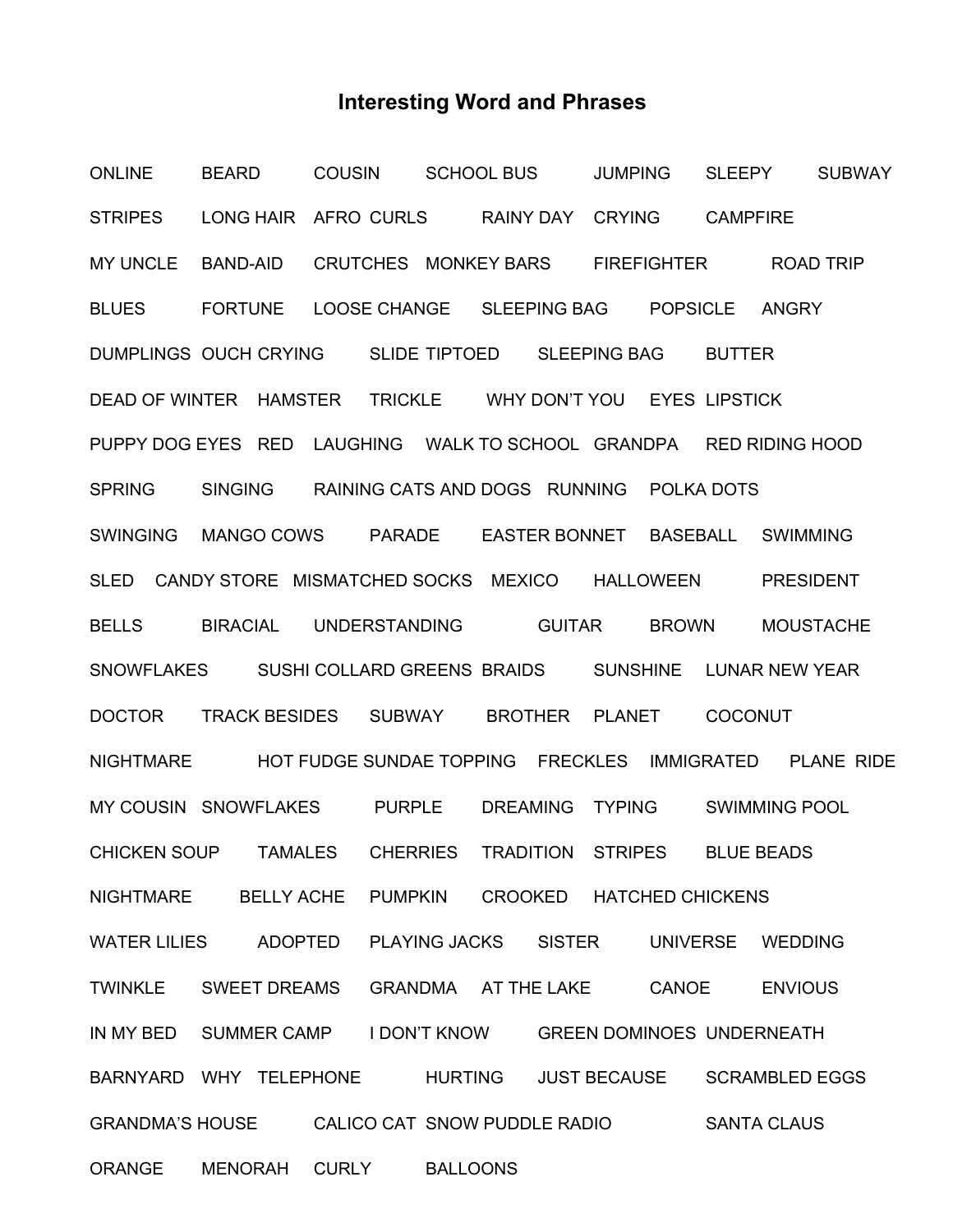# **Sample Poems**

#### **Olivia (an acrostic)**

**O**live skin, brown eyes, short kinky hair **L**ikes many things including macaroni and cheese, skateboarding, going on trips, minecraft **I**nclude my best friend and brother in most things **V**eterinarian someday, that is my dream **I**nterracial Family makes me who I am **A**nimals are always on my mind

#### **Narcissa by Gwendolyn Brooks**

Some of the girls are playing jacks. Some are playing ball. But small Narcissa is not playing Anything at all.

Small Narcissa sits upon A brick in her back yard And looks at tiger-lilies, And shakes her pigtails hard.

First she is an ancient queen In pomp and purple veil. Soon she is a singing wind. And next a nightingale.

How fine to be Narcissa, A-changing like all that! When sitting still, as still, as still As anyone ever sat.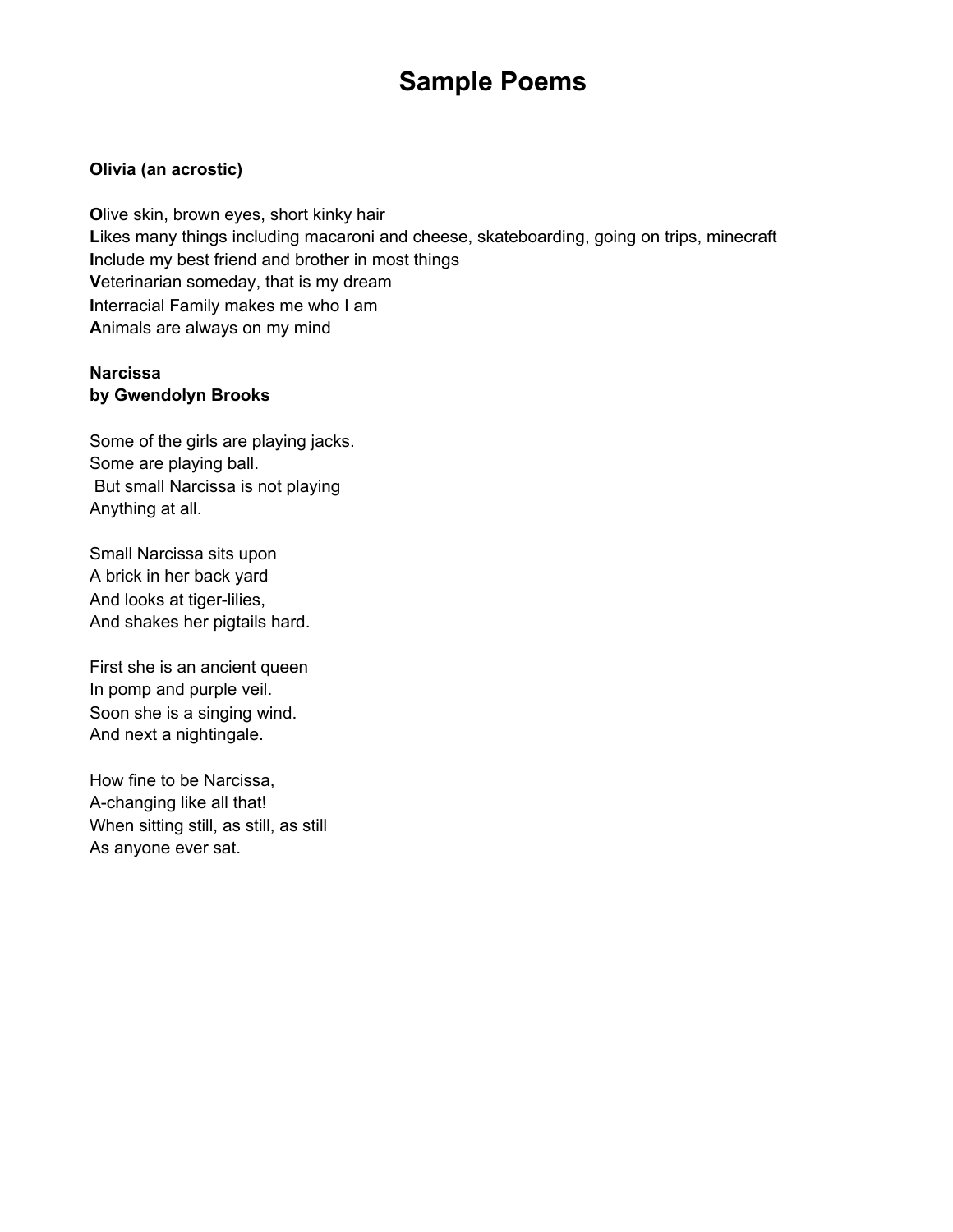#### **We Live by What We See at Night**

**by Martín Espada** *for my father*

When the mountains of Puerto Rico flickered in your sleep with a moist green light, when you saw green bamboo hillsides before waking to East Harlem rooftops or Texas barracks, when you crossed the bridge built by your grandfather over a river glimpsed only in interrupted dreaming, the craving for that island birthplace burrowed, deep as thirty years' exile, constant as your pulse.

This was the inheritance of your son, born in New York: that years before I saw Puerto Rico, I saw the mountains looming above the projects, overwhelming Brooklyn, living by what I saw at night, with my eyes closed.

#### **My Name**

**from** *The House on Mango Street* **by Sandra Cisneros**

In English my name means hope. In Spanish it means too many letters. It means sadness, it means waiting. It is like the number nine. A muddy color. It is the Mexican records my father plays on Sunday mornings when he is shaving, songs like sobbing.

It was my great-grandmother's name and now it is mine. She was a horse woman too, born like me in the Chinese year of the horse—which is supposed to be bad luck if you're born female—but I think this is a Chinese lie because the Chinese, like the Mexicans, don't like their women strong.

My great-grandmother. I would've liked to have known her, a wild horse of a woman, so wild she wouldn't marry. Until my great-grandfather threw a sack over her head and carried her off. Just like that, as if she were a fancy chandelier. That's the way he did it.

And the story goes she never forgave him. She looked out the window her whole life, the way so many women sit their sadness on an elbow. I wonder if she made the best with what she got or was she sorry because she couldn't be all the things she wanted to be. Esperanza. I have inherited her name, but I don't want to inherit her place by the window.

At school they say my name funny as if the syllables were made out of tin and hurt the roof of your mouth. But in Spanish my name is made out of a softer something, like silver, not quite as thick as sister's name Magdalena—which is uglier than mine. Magdalena who at least can come home and become Nenny. But I am always Esperanza. I would like to baptize myself under a new name, a name more like the real me, the one nobody sees. Esperanza as Lisandra or Maritza or Zeze the X. Yes. Something like Zeze the X will do.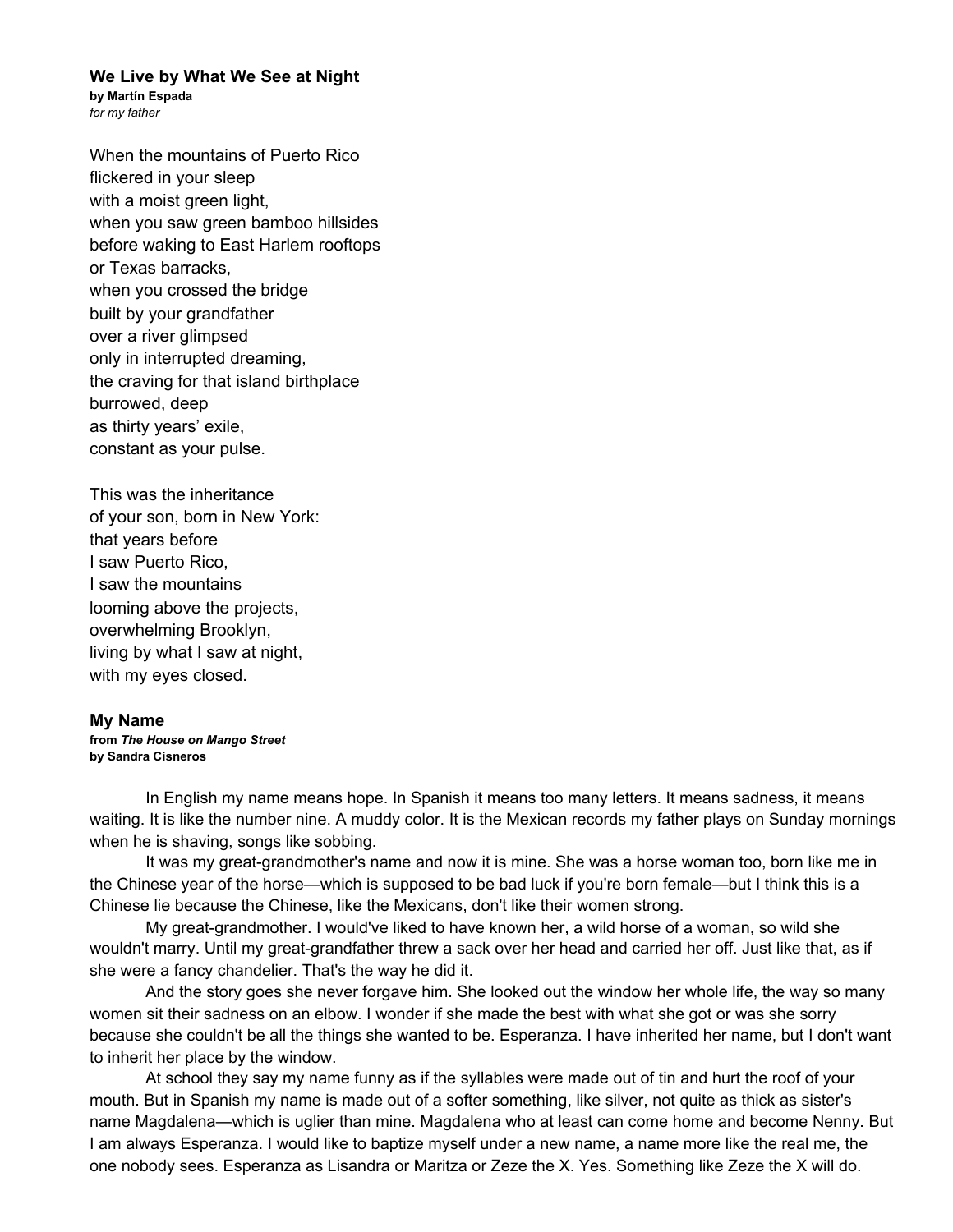# **"I Am From" Poem Template**

*Use this template to draft your poem, and then write a final draft to share on blank paper.*

|            |  | (specific ordinary item)                           |  |  |                                                                                                                                                                                                                                |
|------------|--|----------------------------------------------------|--|--|--------------------------------------------------------------------------------------------------------------------------------------------------------------------------------------------------------------------------------|
|            |  |                                                    |  |  |                                                                                                                                                                                                                                |
|            |  |                                                    |  |  |                                                                                                                                                                                                                                |
|            |  |                                                    |  |  |                                                                                                                                                                                                                                |
|            |  |                                                    |  |  |                                                                                                                                                                                                                                |
|            |  |                                                    |  |  | (adjective) (adjective) (and a series of the series of the series of the series of the series of the series of the series of the series of the series of the series of the series of the series of the series of the series of |
|            |  |                                                    |  |  |                                                                                                                                                                                                                                |
|            |  |                                                    |  |  |                                                                                                                                                                                                                                |
|            |  | (description of above item)                        |  |  |                                                                                                                                                                                                                                |
|            |  |                                                    |  |  |                                                                                                                                                                                                                                |
|            |  |                                                    |  |  | I'm from<br>(family or community tradition) and (family trait) (family trait)                                                                                                                                                  |
|            |  |                                                    |  |  |                                                                                                                                                                                                                                |
|            |  |                                                    |  |  | From (name of family member) and (another family or "like family" name)                                                                                                                                                        |
|            |  |                                                    |  |  |                                                                                                                                                                                                                                |
|            |  |                                                    |  |  | (description of family tendency) (another one)                                                                                                                                                                                 |
|            |  |                                                    |  |  |                                                                                                                                                                                                                                |
|            |  |                                                    |  |  |                                                                                                                                                                                                                                |
|            |  |                                                    |  |  |                                                                                                                                                                                                                                |
|            |  |                                                    |  |  | (representation of culture or religion) (further description)                                                                                                                                                                  |
|            |  | (your roots: place of birth, family ancestry, etc) |  |  |                                                                                                                                                                                                                                |
|            |  |                                                    |  |  |                                                                                                                                                                                                                                |
|            |  |                                                    |  |  | (a food item that represents you or your family) (another one)                                                                                                                                                                 |
|            |  |                                                    |  |  |                                                                                                                                                                                                                                |
|            |  |                                                    |  |  | (specific family story about a specific person and detail)                                                                                                                                                                     |
| The $\_\_$ |  |                                                    |  |  |                                                                                                                                                                                                                                |
|            |  | (another detail of another family member)          |  |  |                                                                                                                                                                                                                                |
|            |  | (location of family pictures, mementos, archives)  |  |  |                                                                                                                                                                                                                                |
|            |  | (line explaining the importance of family items)   |  |  |                                                                                                                                                                                                                                |